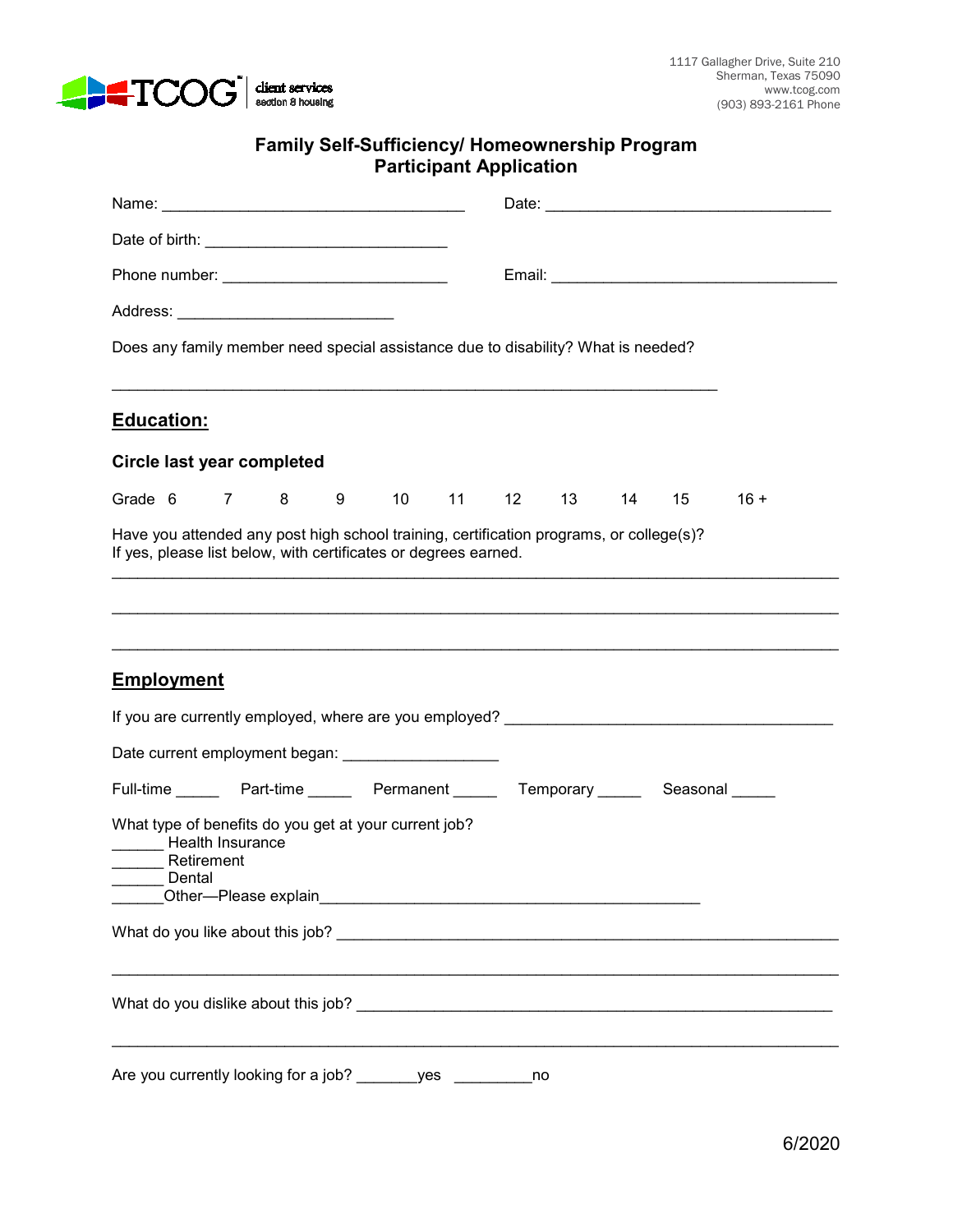

# **Legal History**

- $\Box$  I am currently involved or expect to be involved in a court or legal matter (including child support or custody)
- □ One of my children is involved in the juvenile court system.
- $\Box$  One of the adults in my household is currently involved in the adult court system.
- □ I have been convicted of a misdemeanor. \_\_\_\_\_\_\_\_ years ago.
- □ I have been convicted of a felony. years ago.
- □ I am currently on probation or parole, and have years/months remaining.
- □ I have a deferred sentence on a convicted charge.

#### **Household Status**

- □ I am behind on my rent payments.
- □ I have past-due utility bills.
- □ My utilities are in danger of being shut-off.
- □ My family runs out of food during the month.
- □ I need clothes to attend school or work.

What services /benefits do you currently use?

- □ Food Stamps
- □ Medicaid
- □ TANF
- □ Food Stamps
- □ Child Welfare Services/DFS
- □ Job Services

### **Transportation**

- □ I have a running vehicle.
- □ I use public transportation
- $\Box$  I have a valid License.
- □ Head Start
- □ Social Security
- □ Counseling
- □ Food Pantry/Soup Kitchen
- □ Other
- □ I get rides from friends
- □ I have car insurance

Has transportation prevented you from attending training/school or from maintaining employment?

\_\_\_\_\_\_yes \_\_\_\_\_\_no

### **Child Care**

- □ I need day care for my child or children in order to work.
- □ My children have special needs
- □ I need after-school care for my children
- □ I need help accessing items for my child or children such as car seats, safe sleeping areas, etc.
- □ I need help communicating with my children's school.

### **Health and Safety**

- □ I'm interested in getting substance abuse treatment or preventative care.
- $\Box$  Someone in my home needs substance use intervention or preventative care.
- $\Box$  I feel unsafe in my home due to another individual threatening or hurting me.
- □ I'm concerned about my children's safety in our home due to another individual threatening or hurting them.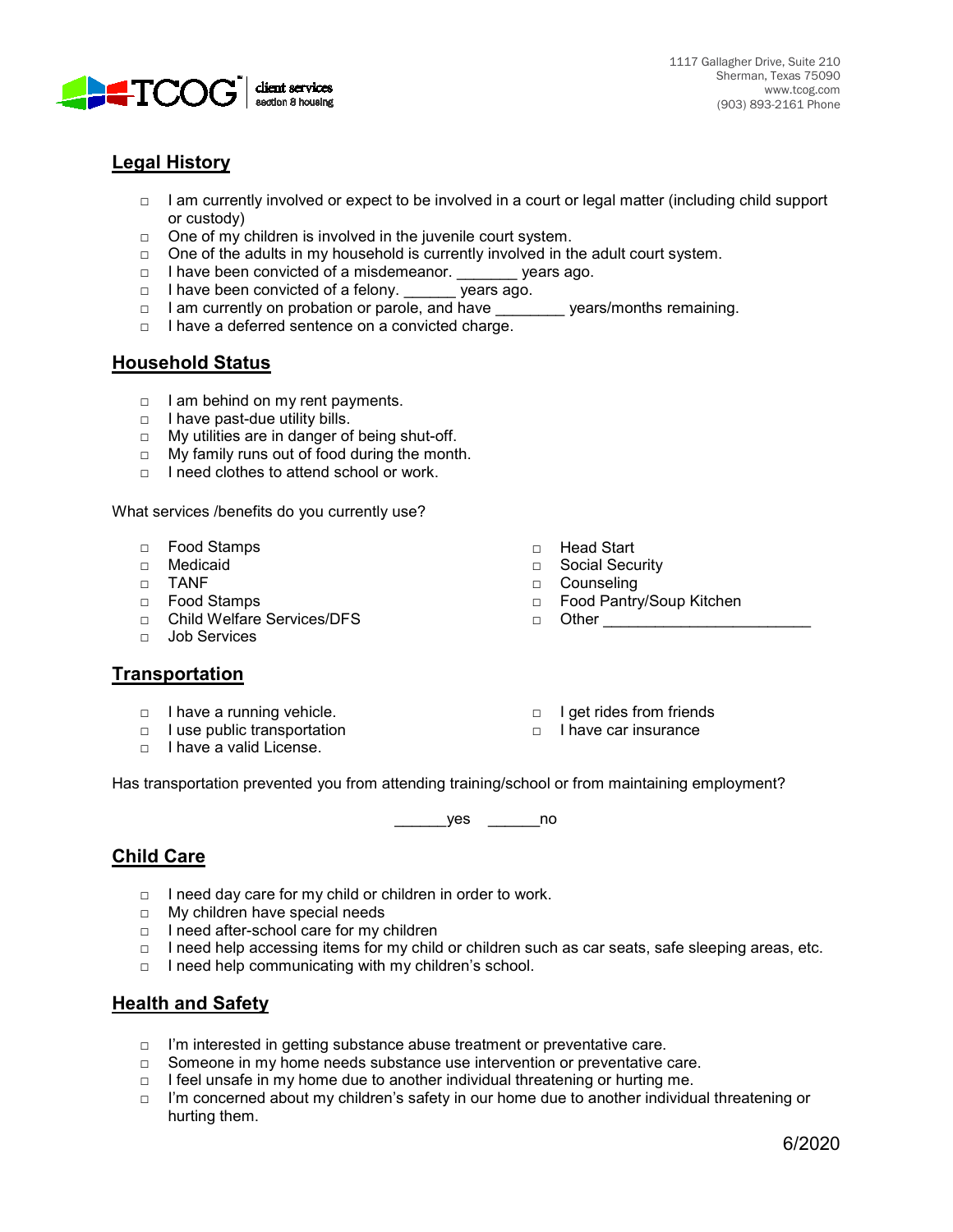

| Does everyone in your household have medical coverage? The sypes of the synchronom                                                                                                                                                                                                              |                                                                                                                                                                    |
|-------------------------------------------------------------------------------------------------------------------------------------------------------------------------------------------------------------------------------------------------------------------------------------------------|--------------------------------------------------------------------------------------------------------------------------------------------------------------------|
| Do you have a primary care physician that you can go to for colds, flu, etc.? yes                                                                                                                                                                                                               | no                                                                                                                                                                 |
| Do you need assistance accessing dental care? _______ yes _______ no                                                                                                                                                                                                                            |                                                                                                                                                                    |
| Do you have any immediate concerns we need to discuss today? ________ yes _______ no                                                                                                                                                                                                            |                                                                                                                                                                    |
| <b>Support System</b>                                                                                                                                                                                                                                                                           |                                                                                                                                                                    |
| What do you do when you need help?<br>$\Box$ I have close friends and family to turn to for support.<br>I would like to have a support group.<br>$\Box$<br>I solve all of my problems on my own.<br>$\Box$<br>I use community resources for assistance.<br>$\Box$<br><b>Financial situation</b> |                                                                                                                                                                    |
| I have a checking account.<br>$\Box$<br>I have a savings account.<br>$\Box$<br>I've been turned down for a savings or<br>$\Box$<br>checking account.<br>I have a written budget.<br>$\Box$                                                                                                      | $\Box$ lowe a lot of money.<br>I use credit cards.<br>□ I have payday loans.<br>$\Box$ I have a poor credit rating.<br>I have a bankruptcy or judgement.<br>$\Box$ |

- □ I have a written budget.
- □ I overspend.

How much monthly income do you think you need to be self-sufficient?

### **Communication Skills**

The primary language spoken in my home is:

- □ English
- □ Spanish
- □ Other:
- □ I would like to take classes in English as a Second Language.
- □ I would like to improve my reading skills.
- □ I would like to improve my verbal communication skills.
- □ I would like to improve my writing skills.

#### **Interests and Community Involvement**

- □ I'm involved in my children's' schools.
- $\Box$  I'm involved in my church.
- □ I like to do arts and crafts.
- □ I attend sporting events.
- □ I'm a music fan.
- □ I do volunteer work.
- □ I'm involved with a support group.
- □ I'm involved with my children's friends and family.
- □ I like to travel.
- $\Box$  I read a lot.
- □ I play video games.
- □ I love movies.
- □ I'm involved with my neighbors.
- □ I am a community leader.
- □ I am interested in being part of a Program Coordinating Committee to have input on the Family Self-Sufficiency Program's overall goals and direction.
- □ Other: